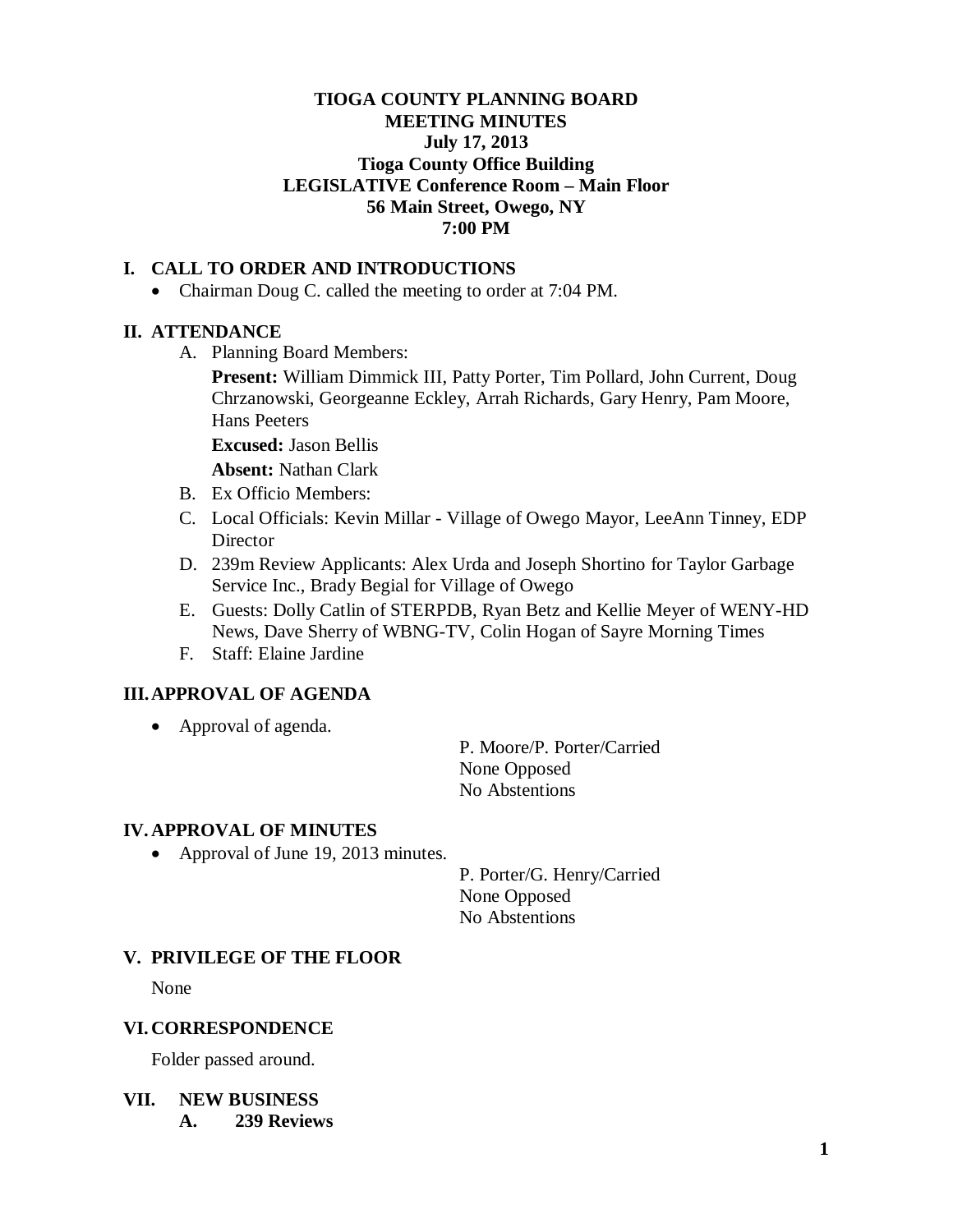## **1. County Case 2013-011: Village of Owego, Local Law #10 of 2013, Natural Gas Moratorium 6 month extension**

The Village of Owego of Owego is requesting a 6-month extension to their existing 1-year moratorium. Within the last year period, the Village of Owego has worked on updating their comprehensive plan, but has not yet completed this task. Because of this slow progress, the other tasks listed in the first moratorium have not yet started – updating the village's zoning ordinance, including site plan review and special permits, and finally adoption of the amended regulations.

Additionally, Village of Owego officials never supplied this office with the requested timeline of completion or status of work accomplished as a condition of approval. From the June 2012 239m Review:

*That the Village of Owego develop and follow a specific timeline to the accomplish the activities purposed by the moratorium – e.g. Researching possible impacts and effects (6 months), drafting subsequent comprehensive plan and zoning amendments (4 months), and adoption including the 239 review process (2 months). The Village should provide this timeline to the Tioga County Planning Department.*

In summary, the Village of Owego has not accomplished much during the year moratorium, without much prospect of getting the remainder of the tasks done within 6 months. Land use Court precedence has shown decisions not in favor of municipal regulatory moratoriums of longer than 1 year, especially without the municipality demonstrating substantial progress during that term.

Staff recommends disapproval of the local law.

Mayor Millar stated that the Village Planning Board has met 12 times in the last year, 4 times with the hired consultant, ELAN to work on update of the comprehensive plan.

Village of Owego Attorney said the comprehensive plan update should be complete in 6 months. E. Jardine stated the moratorium lists the tasks of updating the comprehensive plan, as well as the site plan review regulations and zoning ordinance during the time period of the moratorium. The attorney said the moratorium just says consideration of these items, not completion.

**Q. A. Richards** – How many people other than planning board members come to these meetings? **A. K. Millar** – Not many. Maybe one or two.

**Q. P. Porter–** When we created the consolidated plan and zoning updates in 2003, there were a lot of volunteers and we finished in a summer. Why is the Planning Board not as aggressive? **A. K. Millar –** Because they are not experienced.

**Q. A. Richards** – When did you hire the planning consultant? **A. K. Millar** – They started in January of this year.

**Q. Doug C.** – Do you have a plan for the work to be accomplished in the next 6 months? **A. K. Millar** – To complete the comprehensive plan update.

**Q. A. Richards** – Did you request the Village of Owego to give you an update? **A. E. Jardine** – No. (Clarification – I now remember that when the Village of Owego Mayor told me verbally about submitting a 239 review for this purpose, I did tell him I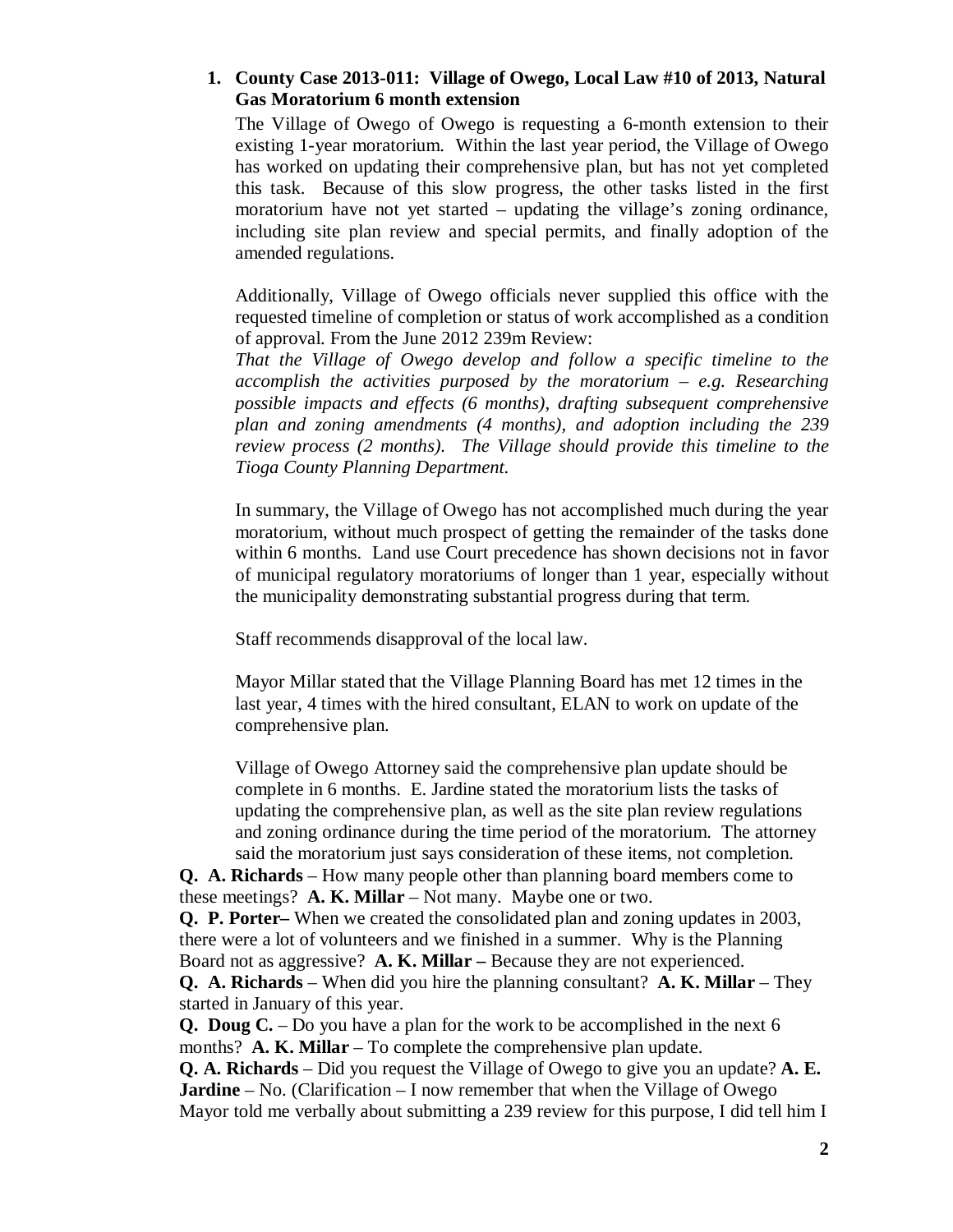needed to see the progress they've made. This information was not included with their 239 submittal).

**Q. P. Moore** – Can you give us a timeline moving forward? **A. K. Millar** – We will complete the comprehensive plan update in 6 months.

### **Motion to recommend disapproval of the Local Law #10 of 2013.**

**G. Henry/A. Richards/Not Carried Yes 5 No 4 (A. Richards, W. Dimmick III, T. Pollard, P. Moore) Abstention 1 (G. Eckley)**

## **2. County Case 2013-012: Town of Owego, Taylor Garbage Service, Inc., Site Plan Review**

The applicant is proposing to construct an enclosed, 19,200 square foot solid waste transfer building/station on their 32-acre industrial site located on State Route 434. It will be located just adjacent to the west of the applicant's recently built recycling facility. The development will ultimately result in 2.5 acres of impervious area between the building and the additional pavement. The station capacity at any given time will be 75,000 tons of residential and commercial solid waste, and construction and demolition debris, which will be hauled privately by Taylor Garbage Service. Construction will commence immediately upon local and state approvals. Applicant states hours of operations are expected to be 7AM-4PM Monday – Friday and 7AM – Noon Saturdays. This new transfer facility will add 4 jobs to the 20 existing jobs the recycling facility.

Additionally, the proposed transfer station will add a maximum of 40 truck trips per day, making the maximum total vehicle trips generated at 168 in and out per day for both facilities, including trucks and employees. The proposed transfer station will use the existing driveway access from State Route 434. The site plan also shows a new paved access going directly to the recycling facility, presumably to separate truck traffic between the two buildings. While the Town of Owego's Zoning Ordinance requires 210 parking spaces, the site plan shows only 50 marked spaces, with sufficient areas designated for overflow parking, since the industrial facilities do not necessitate that many spaces.

The applicant still intends to erect a ground sign located at the paved entrance at Route 434 that will comply with the Town of Owego's sign regulations.

There are industrial, commercial and vacant land uses in the vicinity.

The applicant has submitted an amended Stormwater Pollution Prevention Plan (SWPPP) and a short environmental assessment form (EAF) for this project to the DEC and Town of Owego. . All traffic will use the entrance from Route 434 to minimize traffic impacts from nearby residents. Additionally, naturally existing tree barriers will buffer any nearby residents from this facility. Since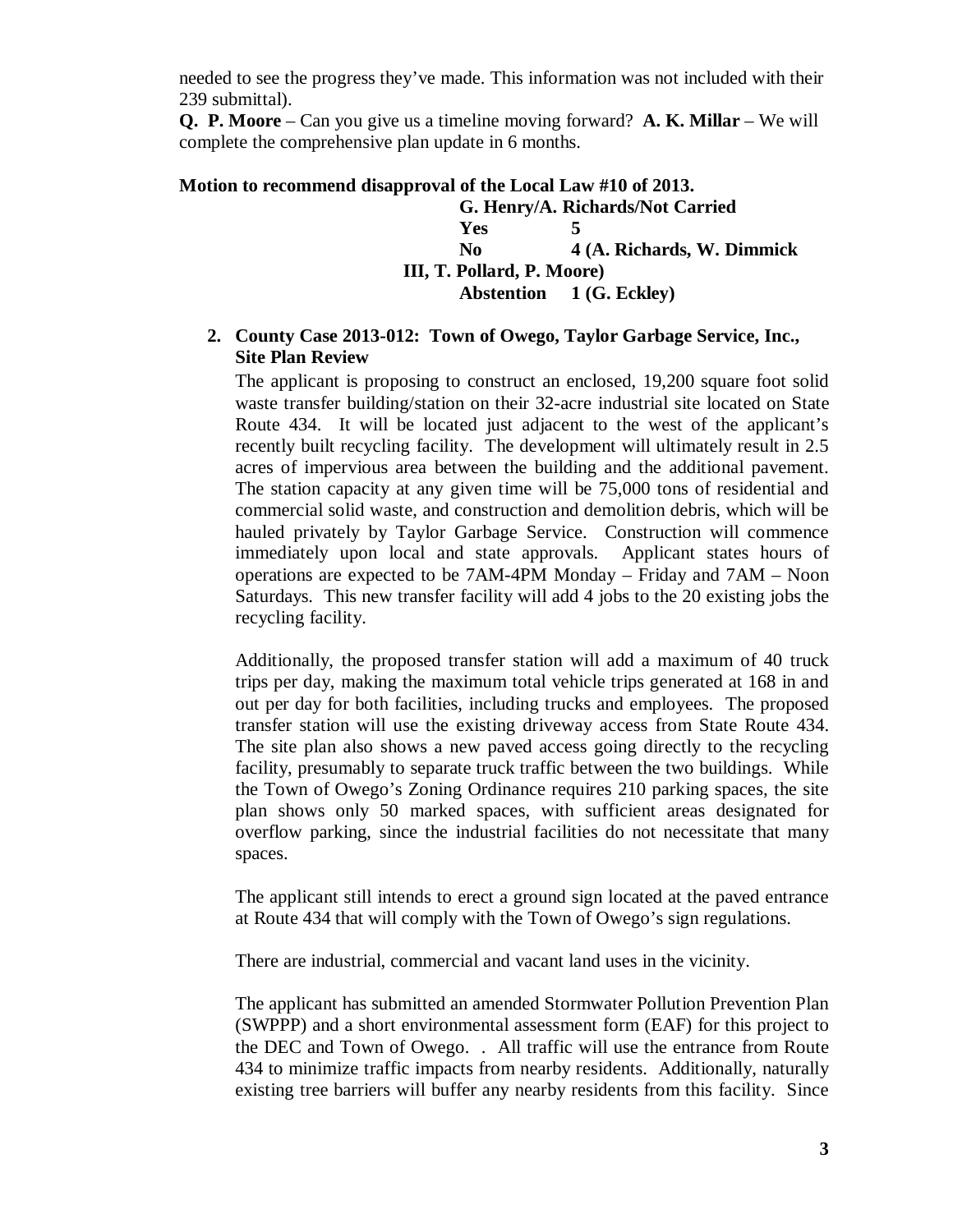the operation is enclosed, associated noise will be contained within the building. The proposed facility will have minimal impacts on the area.

Conditions are that the applicant obtain a NYS DEC Division of Solid Waste permit, that the Town of Owego accepts and certifies the amended SWPPP, and that NYS DOT Region 9 review and approve the site plan.

**Q. G. Eckley** – What area will be newly paved? **A. A. Urda** – Pointed on the site plan to the new connector road. This new connector is for the convenience of trucks to go over the scales as they enter and leave both buildings.

**Q. P. Moore–** Is the trash compressed in the trucks? **A. A. Urda –** It depends on the truck source. If it is a garbage truck, yes. If it is from a manufacturer or a C&D site, it will come however they load it.

**Q. H. Peeters** – Are the two ponds for stormwater? **A. A. Urda** – Yes, this is the modified design.

Joe Shortino added that no water flowed off this site during the 2011 flood. It all drained into the ground.

# **Motion to recommend approval of the site plan review with the conditions noted. A. Richards/J. Current/ Carried**

| Yes        | 10 |
|------------|----|
| No         | o  |
| Abstention | o  |

## **VIII. REPORTS**

- A. Local Bits and Pieces
	- 1. Town of Candor G. Henry
		- Nothing to report.
	- 2. Town of Nichols P. Porter
		- No report.
	- 3. Town of Berkshire T. Pollard
		- Planning Board is updating the town comprehensive plan and is doing a resident survey for the update.
	- 4. Town of Tioga D. Chrzanowski
		- No report.
	- 5. Village of Waverly W. Dimmick III
		- Village holding a public hearing soon on LED lighting for churches
	- 6. Village of Owego G. Eckley
		- No report.
	- 7. Town of Newark Valley H. Peeters
		- New Planning Board member is Casey Davis.
	- 8. Town of Richford vacant